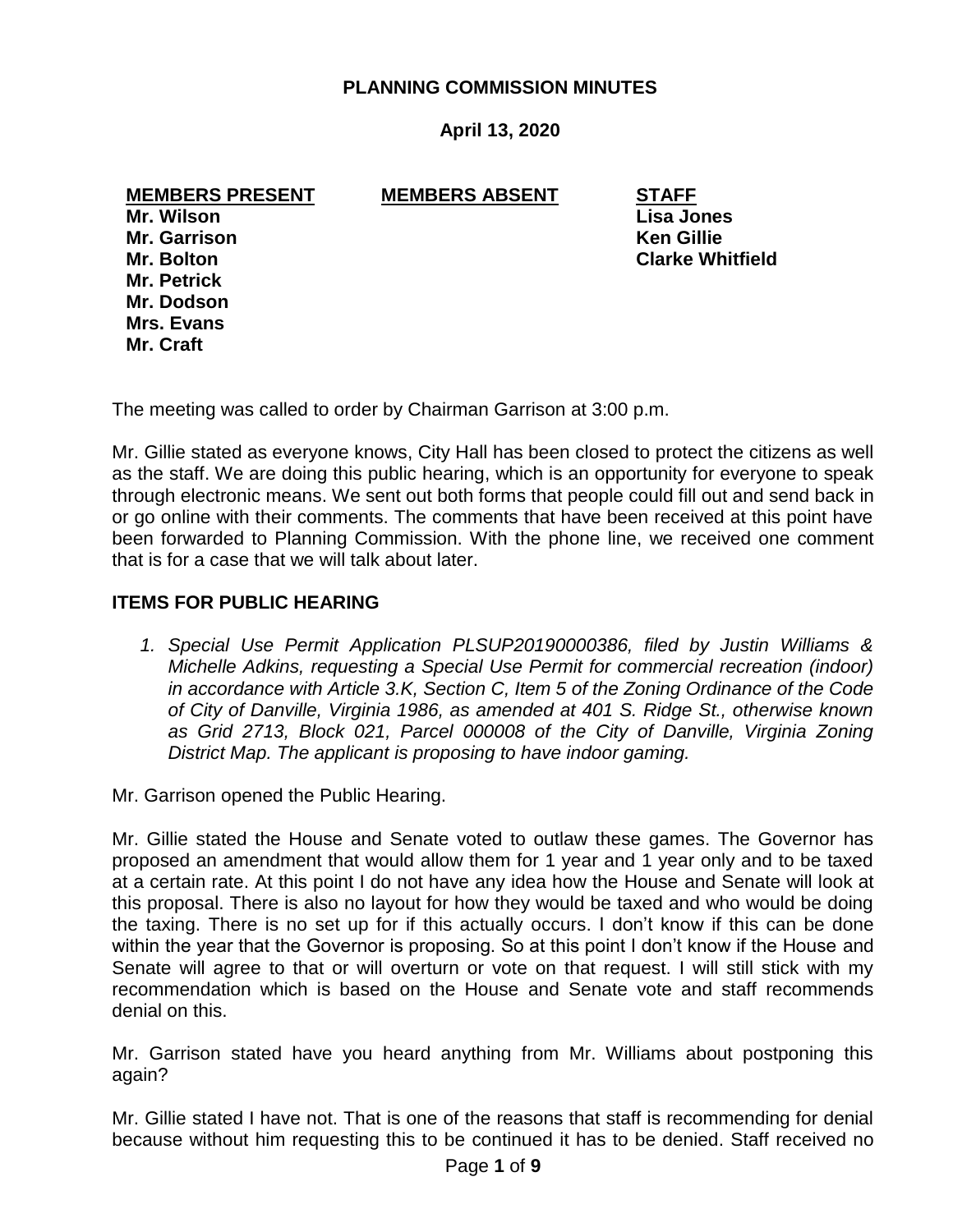additional comments during this period. They received the same notification and could have went on the website or called in and we did not receive any information regarding this case.

Mr. Garrison closed the Public Hearing.

# **Mr. Petrick made a motion to deny special use permit PLSUP20190000386. Mr. Dodson seconded the motion. The motion was denied by a 7-0 vote.**

*2. Special Use Permit Application PLSUP202000004, filed by Shazad Tahseen on behalf of AANT INC, requesting a Special Use Permit for commercial recreation (indoor) in accordance with Article 3.M, Section C, Item 4 of the Zoning Ordinance of the Code of City of Danville, Virginia 1986, as amended at 2980 W. Main St., otherwise known as Grid 0617, Block 007, Parcel 0000015 of the City of Danville, Virginia Zoning District Map. The applicant is proposing to have indoor gaming.*

Mr. Garrison opened the Public Hearing.

Mr. Gillie stated staff would recommend denial for this. I was hoping that the applicant would send something in and we have not received any comments for the applicant requesting that this item be tabled. Staff is recommending denial for this request as well. We have received no comments either through phone line or internet.

Mr. Garrison stated am I correct that this person has never been here for any of the times that this has been on the agenda?

Mr. Gillie stated I don't remember them being here so I would agree with you.

Mr. Garrison closed the Public Hearing.

## **Mr. Wilson made a motion to deny special use permit PLSUP20200000004. Mr. Petrick seconded the motion. The motion was denied by a 7-0 vote.**

*3. Rezoning Application PLRZ2020000029, filed by Gerald Kelly on behalf of TriCor Properties LLC, requesting to rezone from N-C Neighborhood Commercial District to "Conditional" HR-C Highway Retail Commercial District, 1113 Franklin Turnpike and two adjacent parcels (Parcel ID#s 70167, 70166, & 70046), otherwise known as Grid 1916, Block 011, Parcel ID's 000039, 000040 &, 000041 of the City of Danville, Zoning District Map. The applicant is proposing to build mini-storage warehouses on the property.*

Mr. Gillie stated that Mr. Kelly sent in a request this morning for a continuation. (*Please see attached letter from Mr. Kelly).*

# **Mr. Wilson made a motion to postpone this Rezoning Application PLRZ20200000029. Ms. Evans seconded the motion. The motion was approved by a 7-0 vote.**

*4. Rezoning Application PLRZ2020000058, filed by Dana Peters, requesting to rezone from OT-R Old Town Residential District to "Conditional" HR-C Highway Retail Commercial District, 215 Ash Street (Parcel ID# 73005), otherwise known as Grid 1807, Block 003, Parcel ID# 000049, of the City of Danville, Zoning District Map. The*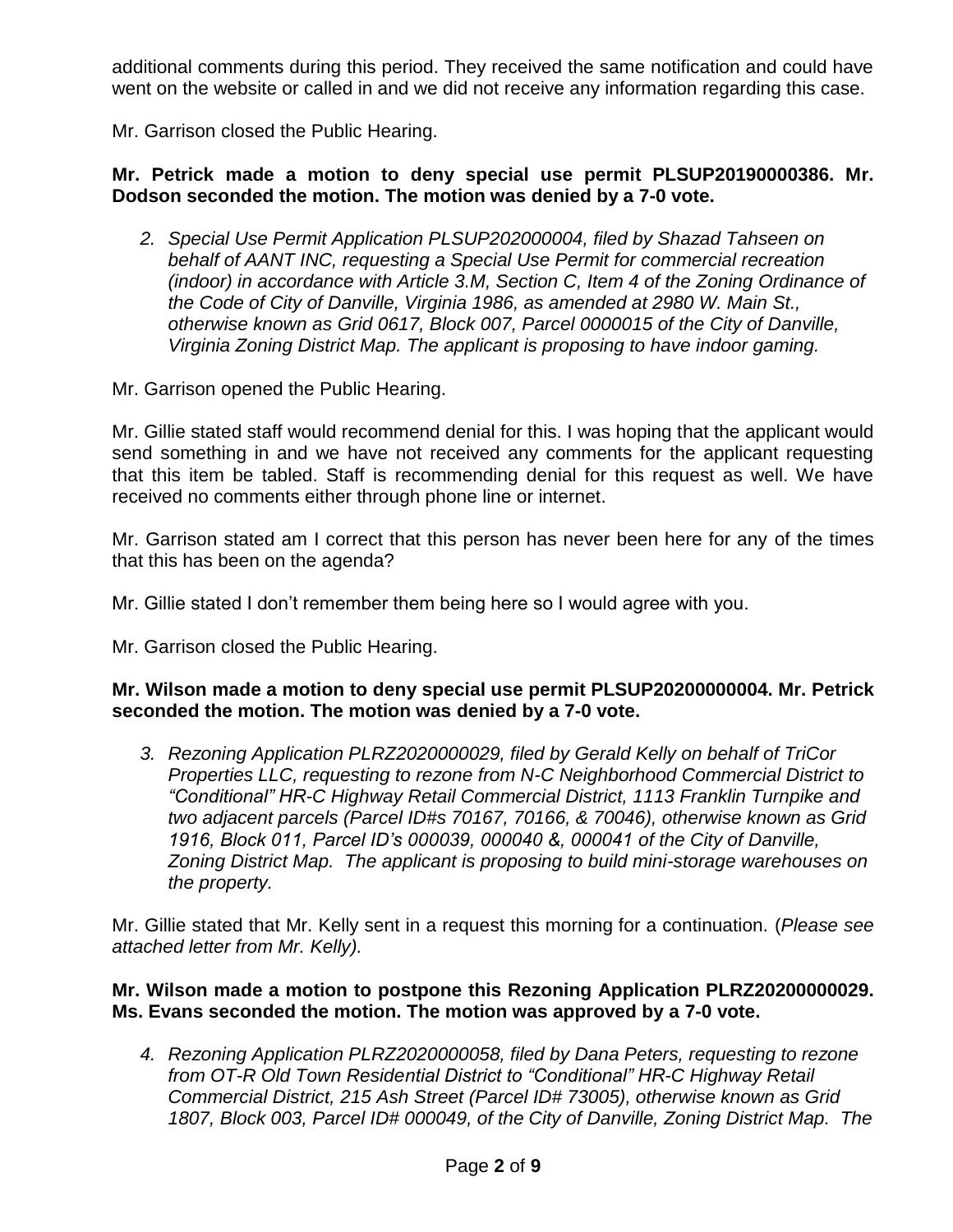*applicant is proposing to rezone to allow for a discontinued non-conforming use (commercial kennel) to be used.*

*5. Special Use Permit Application PLSUP202000059, filed by Dana Peters, requesting a Special Use Permit for a waiver to yard setbacks in accordance with Article 3.M, Section C, Item 7 of the Zoning Ordinance of the Code of City of Danville, Virginia 1986, as amended, at 215 Ash Street (Parcel ID# 73005), otherwise known as Grid 1807, Block 003, Parcel ID# 000049, of the City of Danville, Zoning District Map. The applicant is requesting a Special Use Permit to allow for a discontinued commercial kennel to be used.*

Mr. Garrison open the Public Hearing.

Mr. Gillie stated we received one comment which said I moved to this area of Danville for peace and quiet. (Ackbar) We received a comment from the owner, Dana Peters. (*Please see attached letter)*. The owner did have a flight scheduled to come here and I had talked to her previously and told her that the building would not be open, so she did not come. I know that some of you have concern if the applicant doesn't come, but her plan was to attend the entire time, so she is not here because she is not allowed in the building.

Mr. Garrison closed the Public Hearing.

Mr. Dodson stated does she own the house right beside the kennel?

Mr. Gillie stated Ms. Peters owns the house next door.

Mr. Wilson stated is it in the public interest? I have always been fascinated by that whole thing. I'm not sure how I understand, how a kennel at the end of a street is a public interest. Is that the right question to ask about the spot zoning thing?

Mr. Whitfield stated not all spot zoning is illegal but if it is not of the public interest then it could be considered spot zoning.

Mr. Wilson stated I'm a little confused about the applicant. The applicant doesn't live here from the address on the letter. Who is going to run this kennel or be the manager of this operation?

Mr. Petrick stated is this going to be leased, in other words?

Mr. Wilson stated we don't have any kind of plan or anything. This is a pretty good example for me of why we should kick this down the road, so we can have a public hearing on it. We have spot zoning issues and we have to decide if it is in the public's interest. I don't know what that means and we need to determine what that is.

Mr. Petrick stated it is a shortage of similar properties that are properly zoned that could be used for the same purpose. I think that would probably be more compelling, but a legitimate public purpose is going to be hard to defend. Don't you think?

Mr. Gillie stated from staff's perspective this is a decision that you as a board may recommend Council on: whether you make that determination on this being a public interest. From staff's perspective, it is a structure, and this piece of property has not been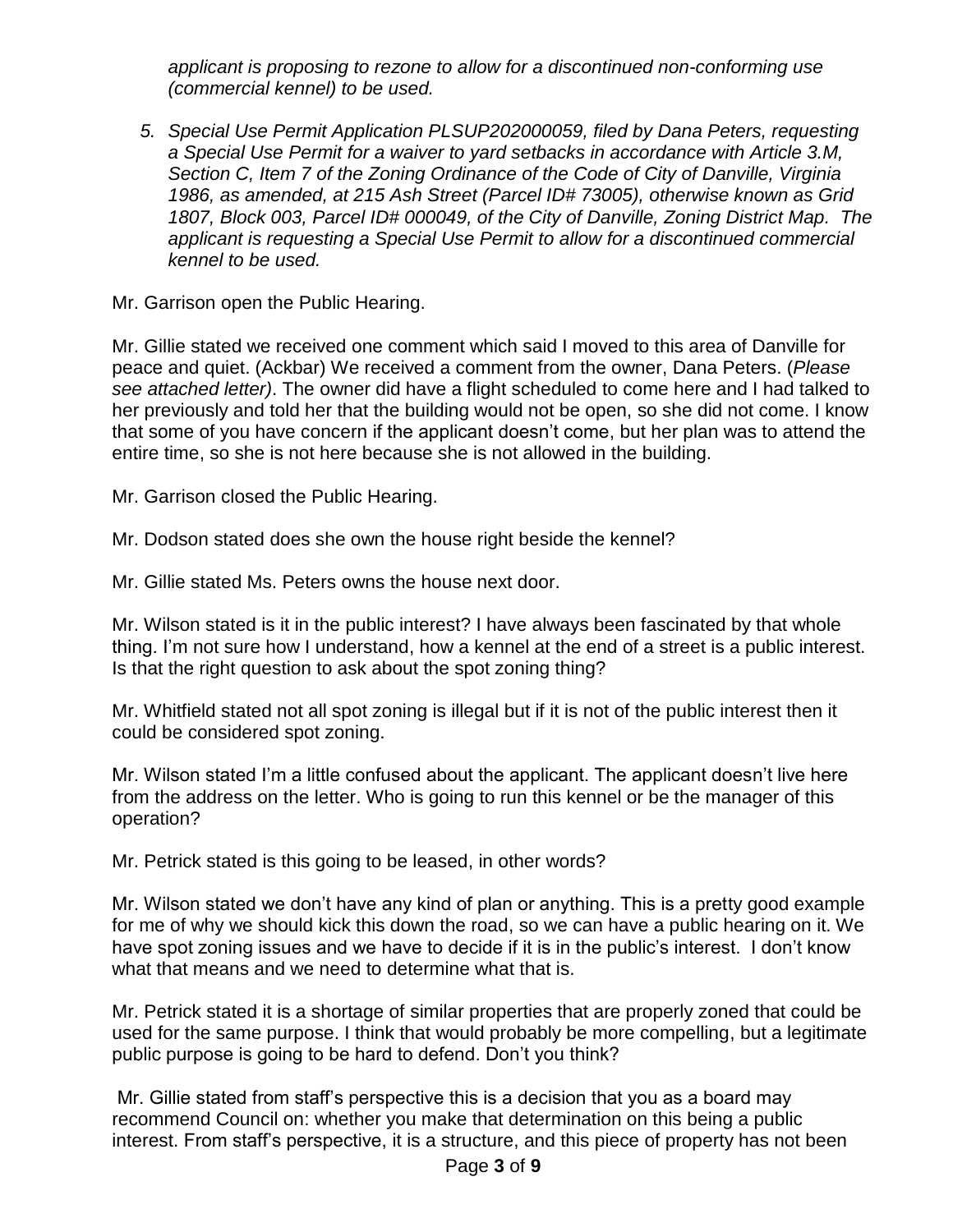used for two years and loses its vested rights. They are trying to fix it, and I wish the applicant could be here to explain the situation and I can't really testify on her behalf, but because the situation that we are under, we are doing the best that we can to get the information to you. If this is being recommended to be tabled I don't think the applicant would be upset. It has already lost its grandfathered status and it's not like we are pushed for a time limitation on this.

Mr. Garrison stated right now we are under a stay at home order until June 12. The next meeting that we can have a true public hearing is in July.

Mr. Gillie stated at the moment that is what the order is, but it could be changed. We are doing the best that we can with the information that we have at the moment. We are also hoping that maybe technology can change to allow us to have some outside interaction and our IT department is working on this. We don't have the ability and that is why we don't have it set up right now.

Mr. Garrison stated I understand that, but to have a public hearing where she can actually be here will probably be July, unless you can set up some kind of video conferencing where they can come and be in another room.

Mr. Gillie stated we are trying to work on a way that will be safe for everyone.

Mr. Wilson stated I think even with that, I am very concerned about a really pretty serious initial HRC Highway Retail District that has clearly plopped them in the middle of a residential area. It is very hard for us to make decisions when we don't have the public's input and that just seems so critical to our role in Planning Commission to hear comments of people and get a feel for neighbors. There may be more neighbor concerns established that we never get. I am strongly inclined to kick this down the road.

Mr. Dodson stated didn't he say of the stuff that he sent out, only one person out of the whole street was opposed to it. They have been there for thirty years.

Mr. Gillie stated we annexed in 1988, and it was there. I don't know when it operated beforehand.

Ms. Evans stated would it be helpful to contact Mary Wardle since she operated it before to see if there were any concerns or complaints?

Mr. Whitfield stated I think it would be up to the applicant if they felt it was necessary to bring her in.

Mr. Bolton stated I would like to hear from her. If she has good plans for the building. Then it is either going to be something like that or sit there vacant. What else are you going to do with a block building on a dead end street? I have no problem with putting this off until a later date.

Ms. Evans stated if we approve it and then two years down the road nothing happens, what happens then? Is it still conditional home retail?

Mr. Gillie stated if you recommend approval and Council agrees to do the additional zoning that is the only thing that it could be. With a special use permit, you have a one year time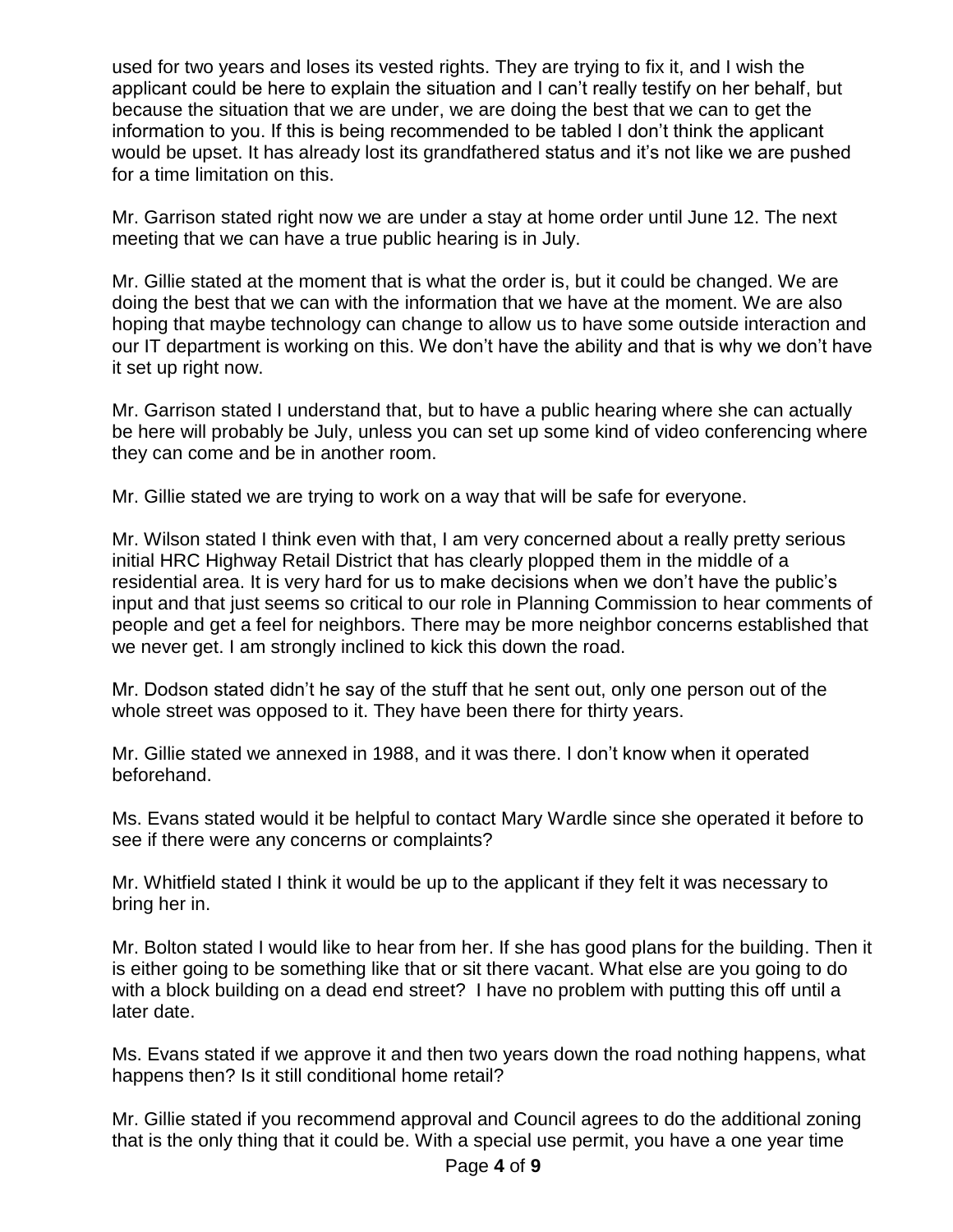limit before something starts. If she doesn't operate within a year, she would lose the special use permit, but the zoning itself would not change. It would be zoned as a commercial parcel but only by special use. A subsequent owner or applicant would have to come back and do things within a certain period to ask for another special use permit. It is kind of a double safety on something that could be detrimental to a neighborhood. The applicant had every intention of being here, this is not one that they did not want to come. Up until last week we were still back and forth on them coming to this meeting. In their defense, they did everything possible to try to be here to answer these questions for you.

Mr. Garrison stated if this was approved for the zoning change and special use permit, would it still then if she didn't start the work for a year and lost the special use permit, would the zoning just be for a kennel?

Mr. Gillie stated correct. The zoning would be just for a kennel.

Mr. Bolton stated to answer Steve's question about public need, if she has a business plan and shows a big demand that would be helpful.

Mr. Petrick stated the crux of the issue is spot zoning and you have said as such and our only recourse is to make a decision as to whether it serves as a legitimate public purpose and frankly I don't know of anything that could be said about public or the neighbors or owner that is going to change any of that. I think we are setting a dangerous precedent here.

Mr. Wilson stated what is a dangerous precedent?

Mr. Petrick stated by spot zoning, and this is clearly a situation where you have a residential area and you are surrounded by residential properties and you are zoning commercial.

Mr. Wilson stated I feel like if we can't hear the arguments, because we have done spot zoning in the past where we have approved in the recommendations that was considered spot zoning. Once they came in and talked about it and we saw the major issues we were able to go forward with it with confidence. We don't know why seven people didn't respond.

Mr. Dodson stated probably because they don't care. If it was upsetting to me, I would have sent it in.

Mr. Garrison stated looking at the map that street dead ends there and the property that it dead ends to is zoned by Moore. There is no way that we would ever extend that street to the County, am I correct?

Mr. Gillie stated it is highly unlikely.

Mr. Garrison stated the City and County would have to agree to extend that into the County, am I correct?

Mr. Gillie stated that is correct and we have not in the past in other situations that would be similar.

Mr. Wilson stated I guess I'm a little bit confused where we are going?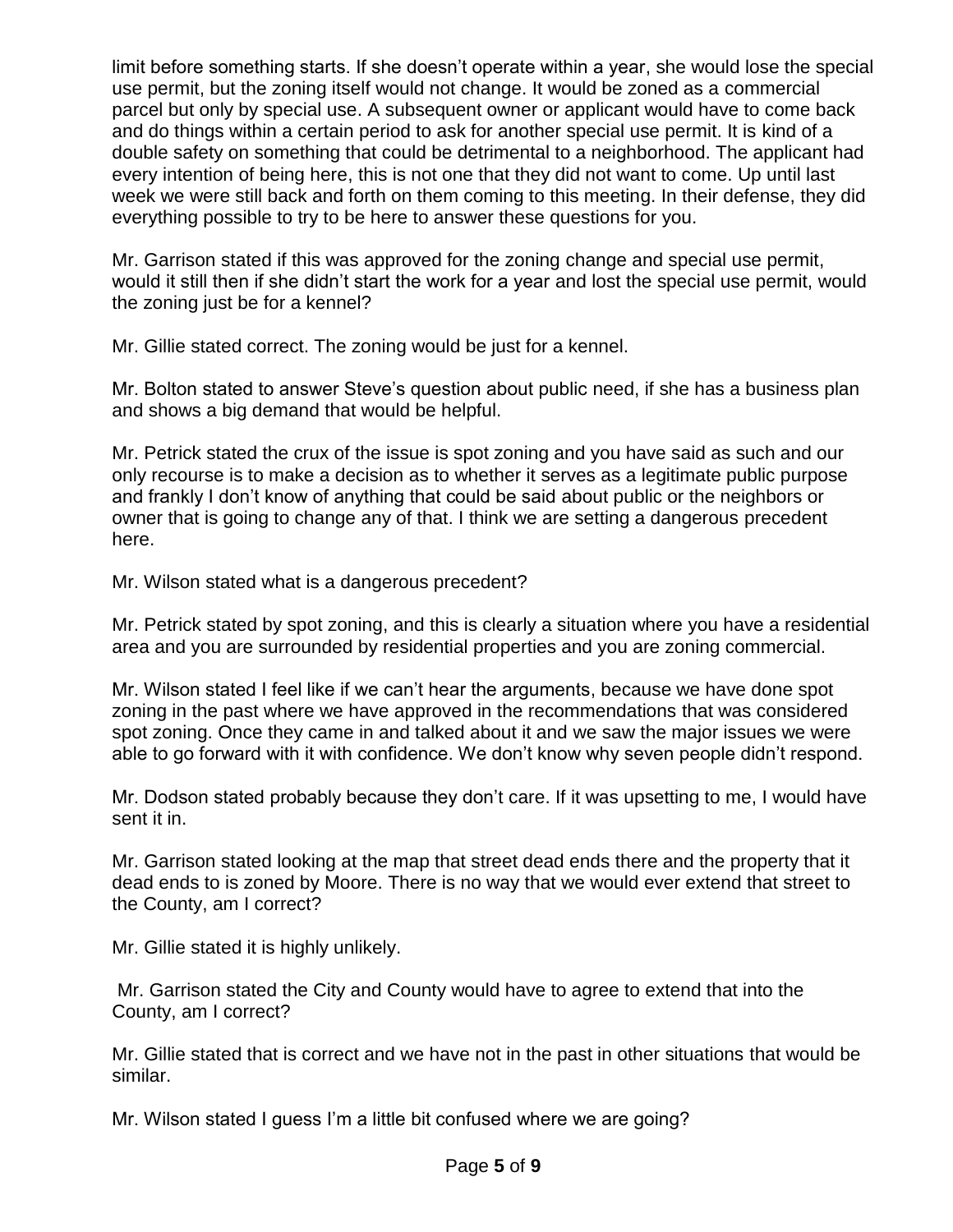Mr. Petrick stated at this point I don't see approval as an option. A postponement is our only option other than denial.

Mr. Wilson stated I would lean that way because I think the role of the Planning Commission is to be that bridge between City Council and the public and if that is not there it is very hard for us to make a decision.

Ms. Evans stated is there no other option than Highway Retail Commercial?

Mr. Gillie stated for a kennel, no.

Ms. Evans stated do you know what her plans are for the house?

Mr. Gillie stated no the house was not part of this request.

**Mr. Wilson made a motion to postpone this Rezoning Application PLRZ20200000058 till we can have a public hearing. Mr. Bolton seconded the motion. The motion was approved by a 7-0 vote.**

*6. Special Use Permit Application PLSUP20200000081, filed by National Restaurant Designers requesting a Special Use Permit to allow a waiver of yard requirements in accordance with Article 3.M; Section C, Item 21 of the Code of the City of Danville, Virginia, 1986, as amended at 1041 Piney Forest Rd, otherwise known as Grid 1811, Block 004, Parcel 000001 of the City of Danville, Virginia, Zoning District Map. The applicant is proposing to allow a six (6) foot front yard setback where thirty (30) feet is required.*

Mr. Gillie stated we did receive one comment from JHC Properties LLC *(See attached letter).*

Mr. Garrison opened the Public Hearing.

Mr. Gillie read a letter from Nation Restaurant Designers. (*See attached letter*).

Mr. Garrison closed the Public Hearing.

Mr. Bolton stated I just noticed the person that wrote in said they were opposed at this time due to the landscaping blocking the view and if something could be done with that they wouldn't be opposed. Is there anything that we need to consider about the current landscaping?

Mr. Gillie stated we haven't received any plans about the existing landscaping. My assumption is that it will probably be removed during construction. If you look at their drawings that they submitted, there is no landscaping being done after construction. I assume what is there now will be torn out during construction.

**Mr. Petrick made a motion to approve Special Use Permit Application PLSUP20200000081 per conditions by staff. Mr. Bolton seconded the motion. The motion was approved by a 7-0 vote.**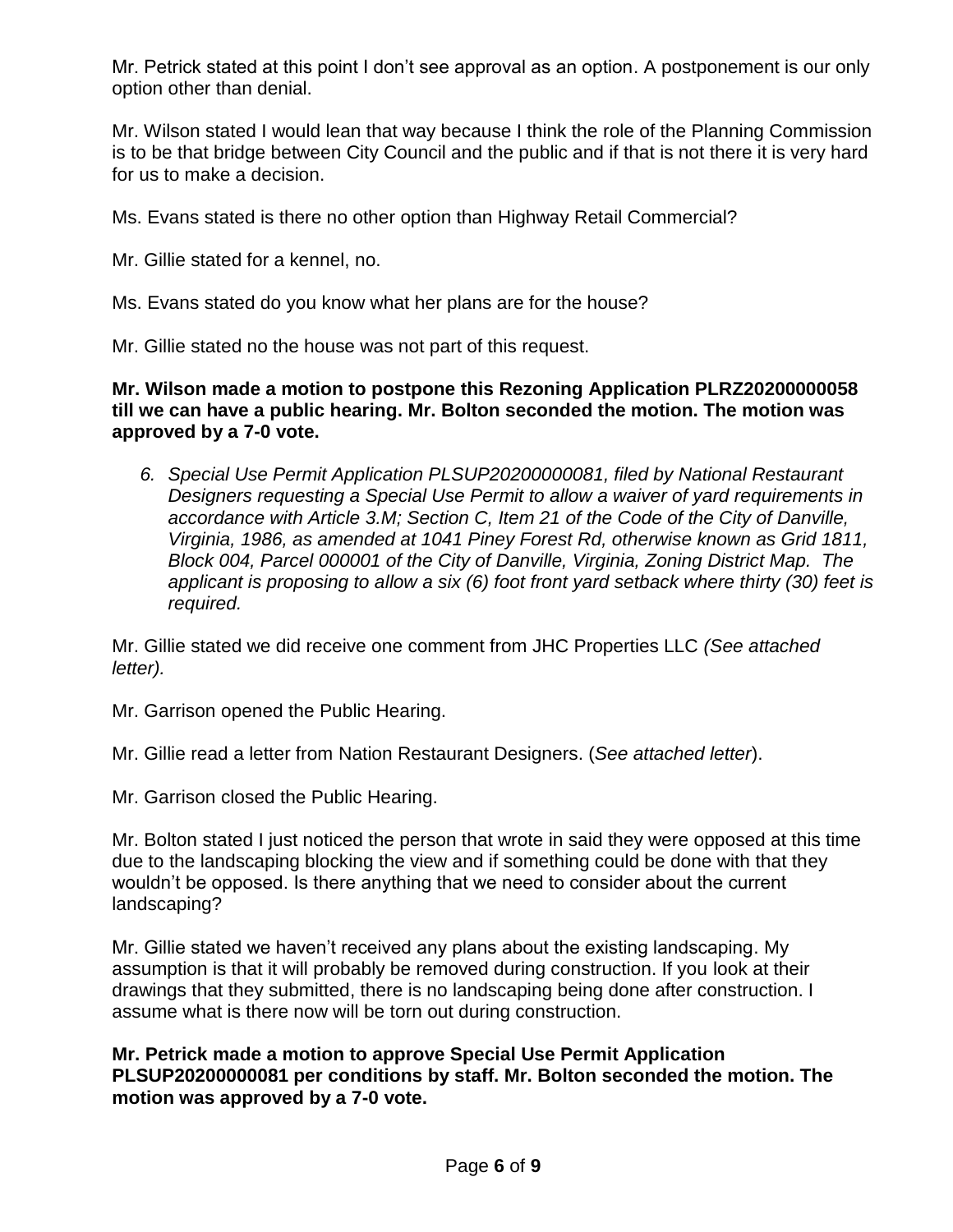*7. Special Use Permit Application PLSUP202000083, filed by Arketa Washington, requesting a Special Use Permit operate a Family day care home in accordance with Article 3.E, Section C, Item 24 of the Zoning Ordinance of the Code of City of Danville, Virginia 1986, as amended, at 180 Franklin Ct, otherwise known as Grid 2805, Block 024, Parcel ID# 00002, of the City of Danville, Zoning District Map. The applicant is requesting a Special Use Permit to allow for a Family day care home for providing day care for up to12 children.*

Mr. Garrison opened the Public Hearing.

Mr. Gillie read neighborhood comments. (*Please see attached letters*).

Mr. Garrison closed the Public Hearing.

Mr. Bolton stated was there a special use permit approved on this property?

Mr. Gillie stated not on this property.

Mr. Bolton stated we did one in a similar area didn't we?

Mr. Gillie stated we have done a few daycares in the past but not on Franklin Court. We did one kind of in the south central section of the City. We have had two of these similar but not at this location.

Mr. Bolton stated do you remember the amount that children were allowed or up to?

Mr. Gillie stated we allow up to twelve because that is what the code permits, but that is after they have been inspected by the fire marshal and building inspector to make sure what the facility can handle and that bath rooms were sufficient size, play area, windows for escape, doors, and smoke detectors. This facility has not been inspected so I can't say whether it can handle this or not at this time.

Mr. Dodson stated is there a reason that it has not been inspected yet?

Mr. Gillie stated no, not that I am aware of. I thought that I advised the applicant but it could have been miscommunication. When we met I told her that we needed a special use permit and the facility also had to be inspected. With the state as well as local she might have thought that one inspection took care of both. I don't know because I haven't talked to her since we sent the reports out. Because I haven't had any contact with her, I just don't know what the next step for her would be. I want to give her the opportunity to try to address those. That is why staff did not recommend denial. We feel that moving this further down the road would give her a chance to meet with the neighbors and address any concerns about drop off and pick up and also make sure that the facility can actually handle the number of children that she has asked for.

Mr. Petrick stated children are in there now?

Mr. Gillie stated they can have up to five.

Ms. Evans stated without a special use permit?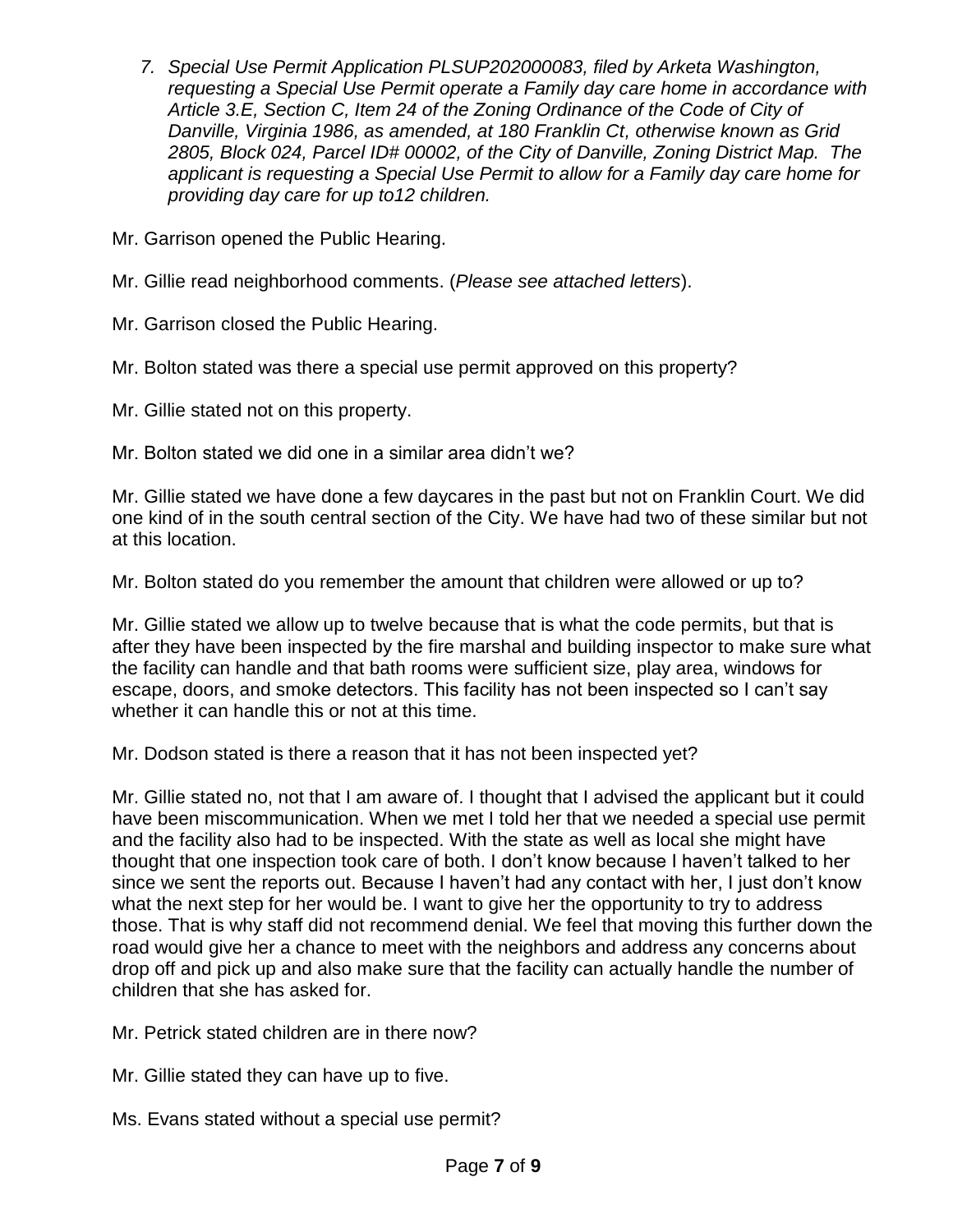Mr. Gillie stated correct.

Ms. Evans stated but you don't know how many.

Mr. Gillie stated I do not know. The zoning clearance that they have says it should not be more than five. Since it hasn't been inspected I can't determine whether they are in compliance with that. I haven't received any complaints about this facility until we received information from neighbors that it is traffic and everything else. At this point I had no reason to go out and inspect, because I had not heard anything about it.

Mr. Craft stated she wouldn't go ahead and get inspections and everything without knowing if she was going to get the zoning or not. Why would she pay for all the inspections? I would think that once you are approved then it would be mandatory that she get the inspections under state and local law.

Mr. Gillie stated the inspections are mandatory before you open and whether it is cost effective to go ahead and ask for this. I believe she had a state inspector out there, which is why I believe there might have been miscommunication on local inspections as well as state inspections. I don't have a copy of the state inspection so I don't know what they found. I know she is required to have local inspections done and by talking to my inspectors, and the fire inspectors, they have not been out to this facility to have it done yet.

Mr. Bolton stated would a good inspection change our mind on anything. I think we need to assume that she would pass inspection and if she does, do we want to allow this.

Mr. Dodson stated there is a lot of opposition.

Mr. Wilson stated a lot, and I lean towards what neighbors think. Is she aware of all of the opposition?

Mr. Gillie stated I believe she is aware and one of the suggestions was that this case be held over to allow her the chance to address some of the neighborhood concerns. If people are parking in the middle of the street, that is an adult issue and you need to talk to your clients and have that addressed. The screaming kids, well kids are just kids and maybe need a little more supervision. I think all the things that the neighbors brought up are things that can be addressed, but the question is will they be addressed? I would like to give the applicant a chance to at least address the concerns. The inspection is something that needs to be done. Staff was concerned based on the size of the house and the age of the facility so the inspection needs to be done before we make a recommendation, because that may limit the number of children. Right now it is asking for twelve, and if it goes forward with twelve and we say she can only have eight but your recommendation says twelve when we leave this meeting then we have a conflict later. I don't have the information at this point and I am recommending that this be sent down the road.

Ms. Evans stated do you know if it is just her taking care of these proposed twelve children or does she have employees? How many can one person take care of?

Mr. Gillie stated my understanding it was just her taking care of them. Under regulations, one person can take care of that number of children and still comply.

Mr. Craft stated so she can have five under precedent?